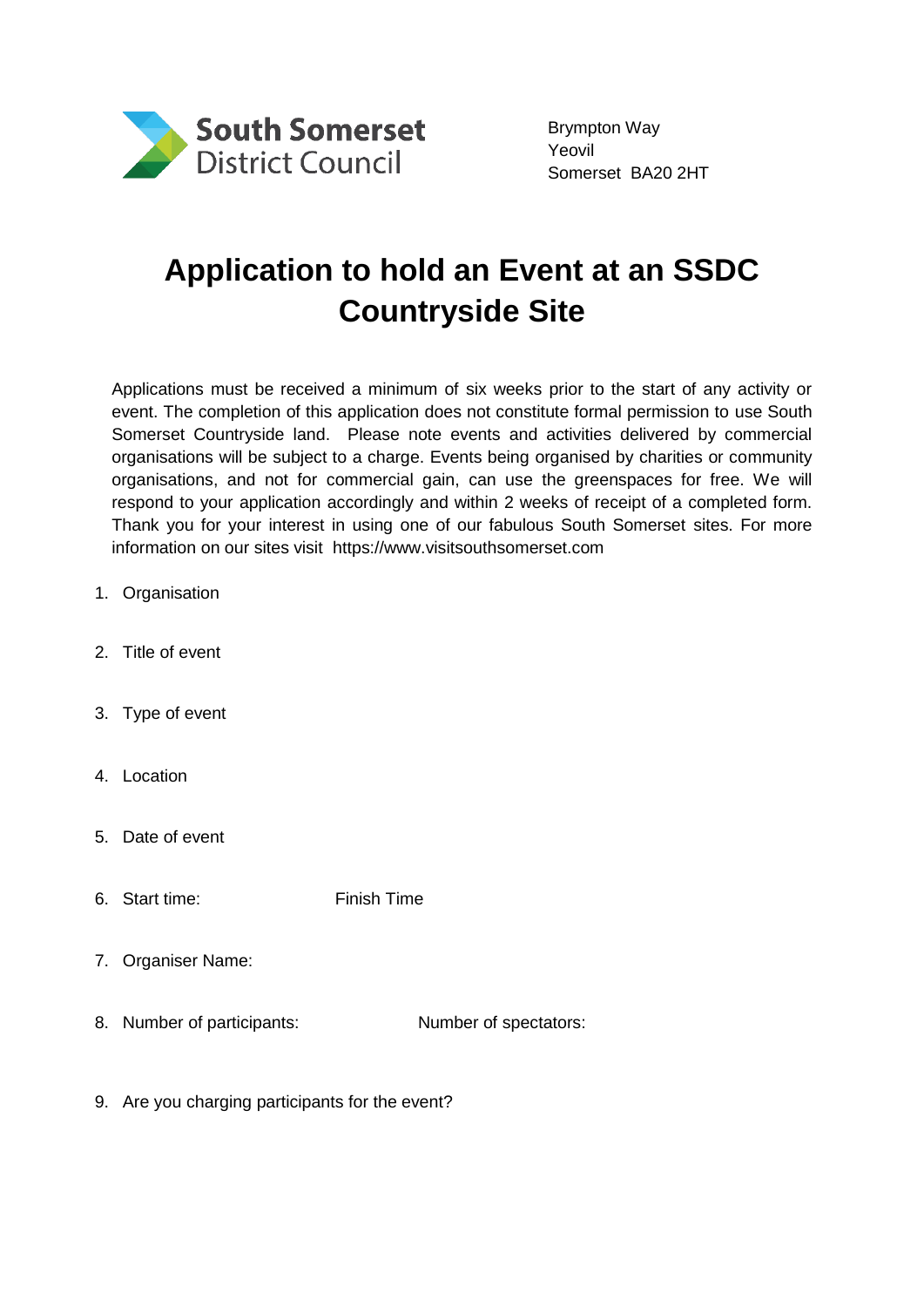10. Description of event – all planned activities etc.

**It is essential that a map showing key location points, routes, car parking, start and finish is attached to this form.**

- 11. If specific route is to be used, how will it be waymarked?
- 12. Contact name on day of event: Telephone on day of event:
- 13. Please supply details of the following, where relevant
	- i. Trade tents
	- ii. Catering facilities
	- iii. Portable toilets
	- iv. Other facilities
	- v. First aid cover
	- vi. Sponsors
	- vii. What events have you organised in the past
	- viii. Media coverage expected
	- ix. Would you like your event publicised in our list of events YES/NO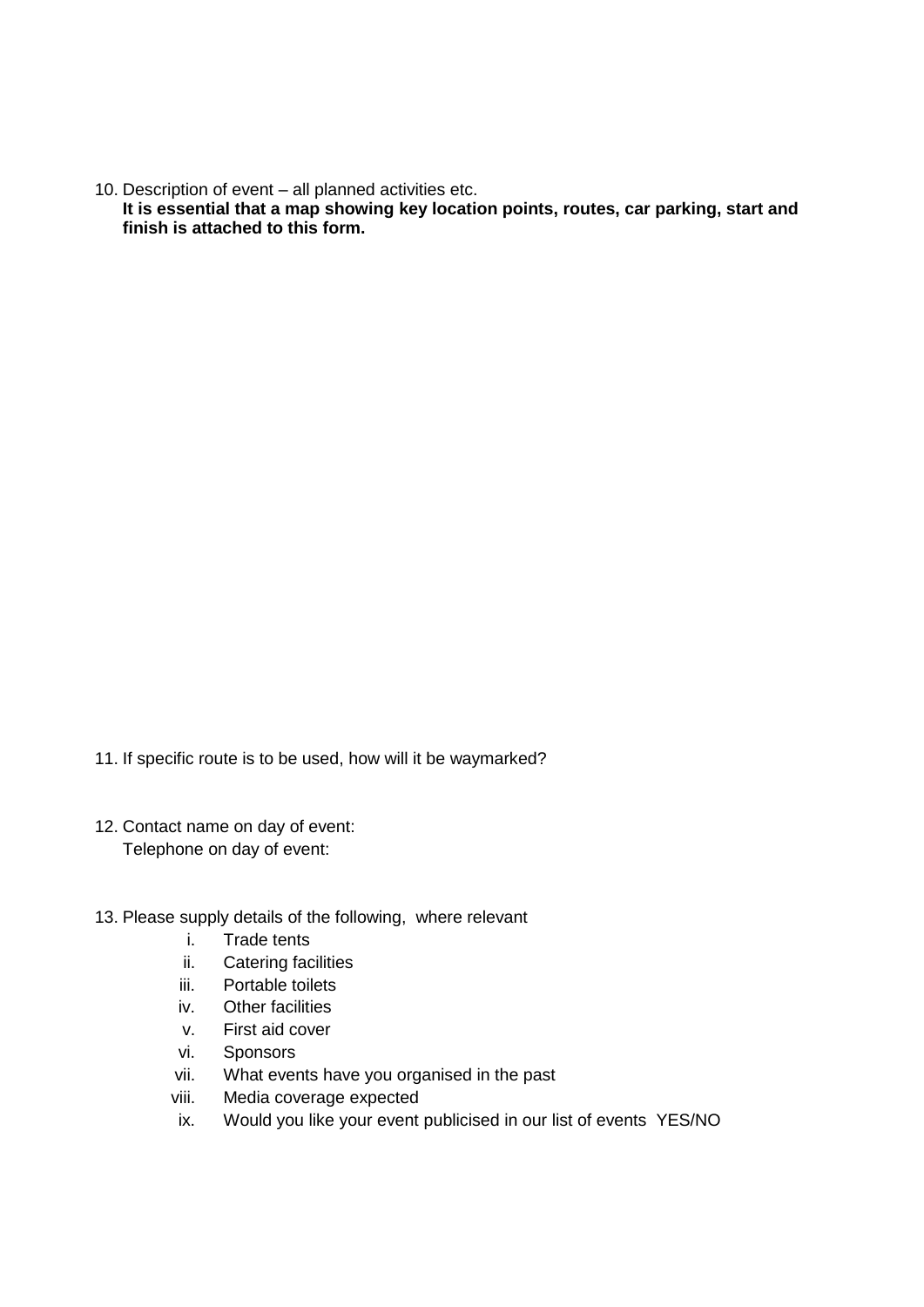- 14. Evidence of current public liability insurance cover (£5,000,000) must be presented prior to the event – a photo/scan is acceptable
- 15. Other supporting information you need to provide

## **Risk Assessment**

It is essential for all permissions that a risk assessment is submitted prior to the event. For more information on risk assessments visit ww.hse.gov.uk

## **Maps**

It is essential that a map of the area(s) or route(s) to be used is returned with this application.

Your application will be dealt with promptly and you will be informed as soon as possible following consultation with the ranger team.

Please return this form to:

Countryside Service South Somerset District Council Brympton Way Yeovil Somerset BA20 2HT

Email: [countryside@southsomerset.gov.uk](mailto:countryside@southsomerset.gov.uk) Phone: 01935 462684

For office use only:

Date received

Date circulated:

Approved: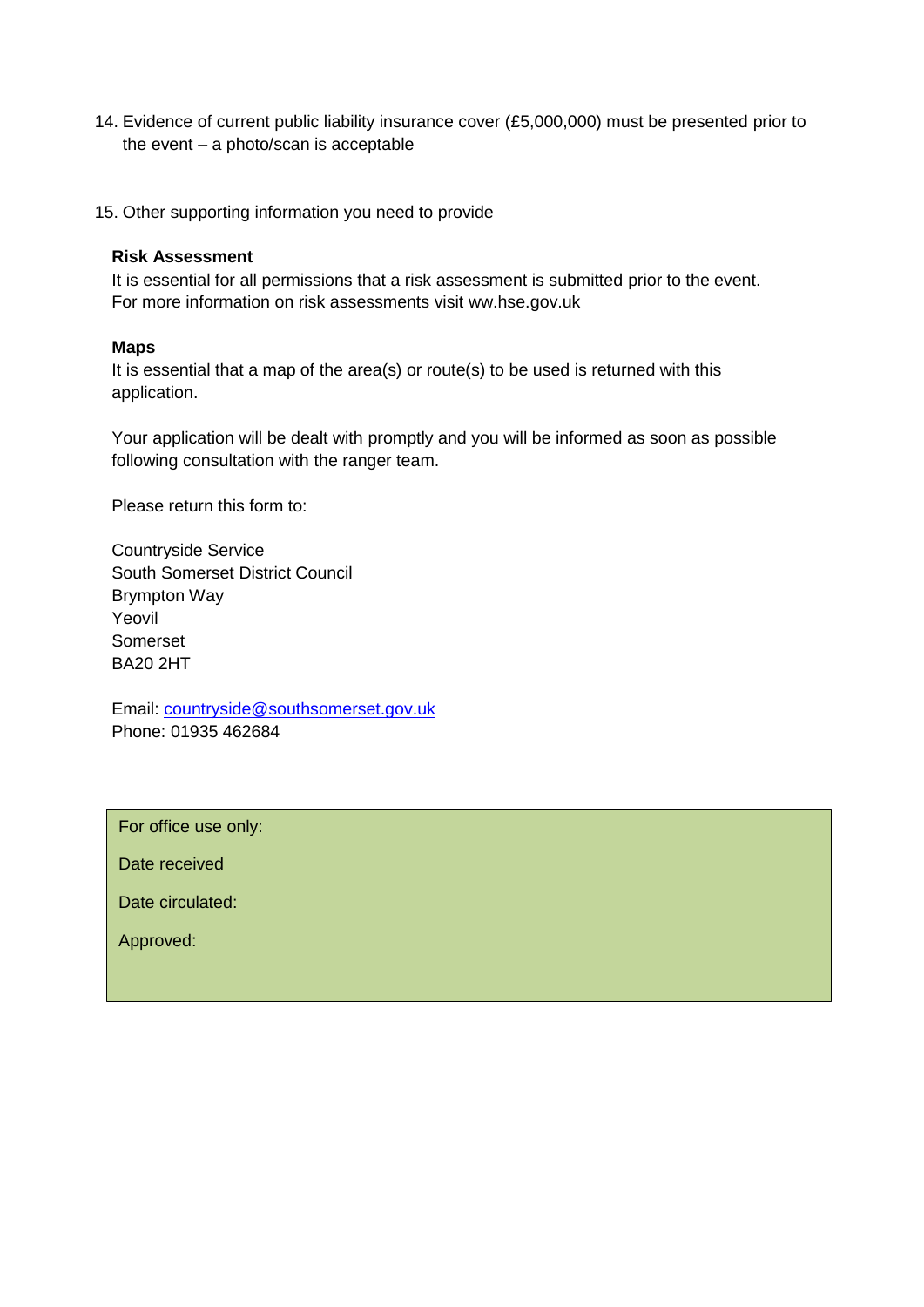## **Useful Information**

- 1. Plan your visit in advance, e.g. arrange a site visit
- 2. Ensure you have permission from other landowners or authorities where relevant, e.g. local Highway Authority, adjoining landowners and organisations.
- 3. Ensure your proposed activity is compatible with the environmental sensitivities of the site e.g. loud noise disturbing wildlife, fires burning sensitive habitat.
- 4. Ensure you have adequate resources for marshalling, car parking, toilets, first aid, emergency cover etc.
- 5. Remove litter and any signs, posters, porta loos, instructions or tape you have put up immediately after the event.
- 6. Request that all dogs must be on a lead if you are organising a 'dog' based event and all faeces must be picked up and binned.
- 7. Arrange for extra toilets if you think they are required. There are public toilets on site. Please contact the rangers in advance to arrange delivery times.
- 8. Normal pay and display car parking charges are applicable for event attendees.
- 9. Send the rangers any advanced warning / publicity material (posters/banners etc.) and they will erect it on the site for you.
- 10. All vendors being invited to events must be agreed with rangers during the planning stages. An existing ice cream tenant has first refusal for all events at Ham Hill and Yeovil Country Park. No alcohol can be sold on site. No café-type outlets are permitted on site at Yeovil Country Park during Ninesprings Café opening hours (8am – 6pm). You are advised to check the registration and food hygiene rating of any food vendors you intend to invite via https://www.southsomerset.gov.uk/licensing,-permits,-registrations-and-notifications/
- 11. Street Trading Licences for any vendors invited to site are mandatory. Single day licences are available from https://www.southsomerset.gov.uk/licensing,-permits,-registrations-andnotifications/.
- 12. All SSDC Countryside sites have an existing events licence for up to 500 attendees. Events outside this scale will require a special license from SSDC Licensing.
- 13. Mains power is not available on site. If you require power you will need to provide a generator.
- 14. There are no gazebos/chairs/tables available for loan. Please use a local event company.
- 15. Events delivered by commercial organisations will be subject to a charge. Events being organised by charities or community organisations, and not for commercial gain, can use the greenspaces for free.
- 16. Vehicle access onto the greenspaces themselves (not just designated car park areas) must be pre-arranged with the rangers. If a gate key is issued it must be returned to the rangers the day after the event. Vehicles are allowed onto site for setting up and taking down. There should be no vehicle movement on site during the times of the event unless there is an emergency. When vehicles are travelling on site hazard lights must be used and a strict 10mph speed limit adhered to. If the weather has been bad in the run up to an event the ranger team reserve the right to prevent vehicle movements on grass to limit damage to the greenspace.
- 17. No balloons or Chinese lanterns. Make sure no one is selling them or has plans to release them.
- 18. Do not plan to erect anything the night before, unless you have organised security. All of our country parks are open to the public 24 hours a day and are therefore subject to vandalism and theft. SSDC accepts no liability for loss or damage to equipment left overnight.